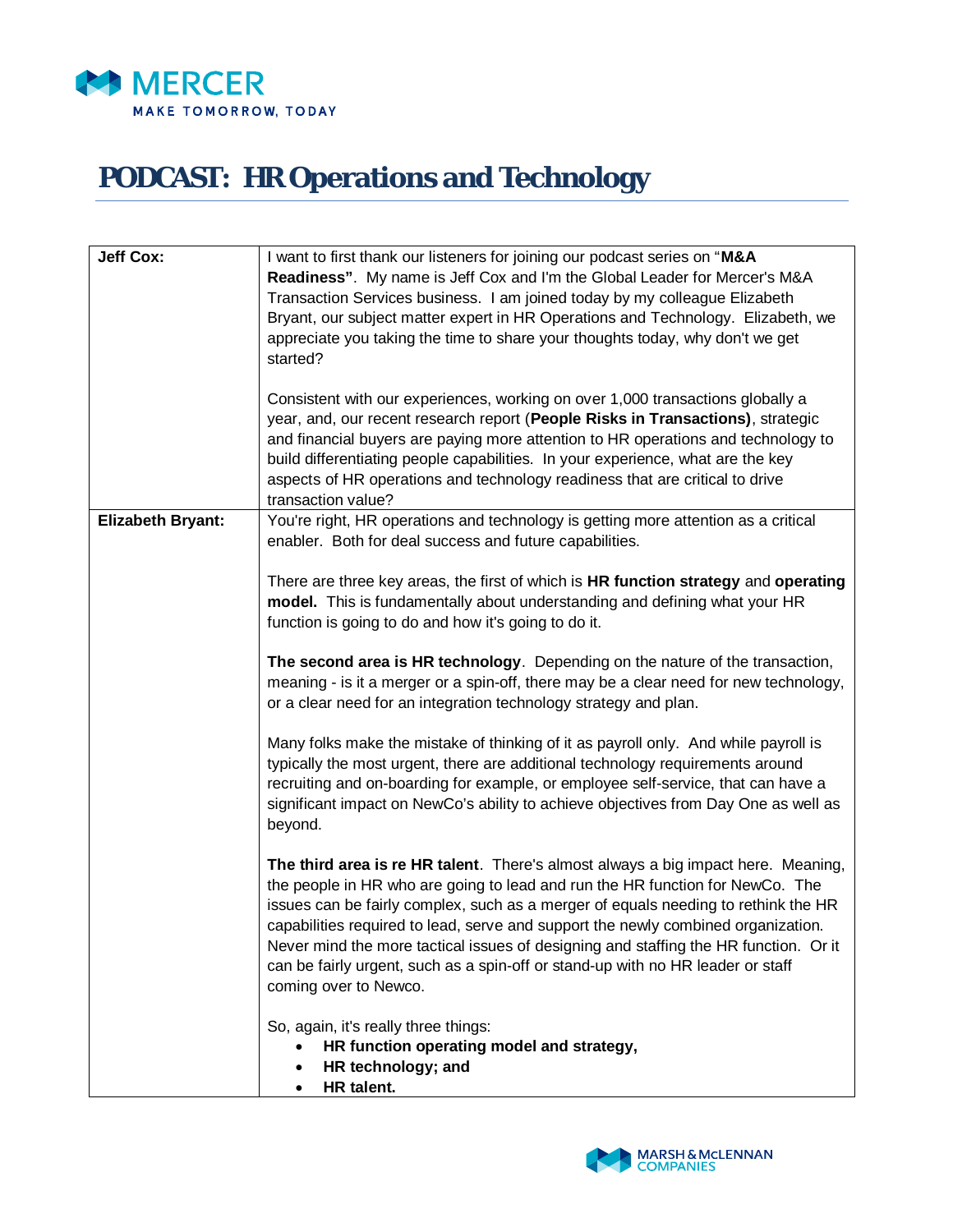| <b>Jeff Cox:</b>         | Elizabeth, let's focus on technology for now. The time between sign and close can<br>be incredibly compressed, as we all know we're in a seller's market. How does time<br>affect options with respect to procuring HR technology?                                                                                                                                                                                                                                                                                                                                                                                                                                                                                                                                                                                                                                                                                                                                                                                                                                                                                                                                                                                                      |
|--------------------------|-----------------------------------------------------------------------------------------------------------------------------------------------------------------------------------------------------------------------------------------------------------------------------------------------------------------------------------------------------------------------------------------------------------------------------------------------------------------------------------------------------------------------------------------------------------------------------------------------------------------------------------------------------------------------------------------------------------------------------------------------------------------------------------------------------------------------------------------------------------------------------------------------------------------------------------------------------------------------------------------------------------------------------------------------------------------------------------------------------------------------------------------------------------------------------------------------------------------------------------------|
| <b>Elizabeth Bryant:</b> | Compressed time frames can really limit options for technology if not addressed<br>proactively. It causes many organizations to make sub-optimal direct technology<br>decisions that can have negative downstream consequences.                                                                                                                                                                                                                                                                                                                                                                                                                                                                                                                                                                                                                                                                                                                                                                                                                                                                                                                                                                                                         |
|                          | It is unfortunate because many times starting the discussions about HR technology<br>requirements, even just a few weeks earlier, would allow a technology assessment<br>and decision that better supports the future business strategy and objectives.                                                                                                                                                                                                                                                                                                                                                                                                                                                                                                                                                                                                                                                                                                                                                                                                                                                                                                                                                                                 |
| <b>Jeff Cox:</b>         | All right. So here's the million-dollar question, how much time is really needed to<br>select and implement a new HR technology vendor?                                                                                                                                                                                                                                                                                                                                                                                                                                                                                                                                                                                                                                                                                                                                                                                                                                                                                                                                                                                                                                                                                                 |
| <b>Elizabeth Bryant:</b> | And here's the million-dollar answer, it depends!<br>In a non-M&A environment, a traditional vendor assessment selection may take<br>three to six months or even more. But with the compressed timeframes of today's<br>market, we utilize a rapid methodology approach with subject matter experts to<br>quickly identify the essential requirements and options. We are able to guide many<br>of our clients to good decisions in a compressed timeframe of around four to five<br>weeks. However, it's important to recognize that after that decision, vendor<br>negotiations and contracting can take another two to three weeks depending on the<br>vendor. Although some vendors will work with a letter of intent to get you started<br>sooner. And then, implementation of basic HR and payroll can take another four to<br>six months.<br>We've done it in as little as 60 days, but that's certainly not ideal. But let me<br>emphasize, regardless of how much time you have to work with, the time to start<br>looking at HR technology requirements is now.<br>Some of our clients from the sell side start looking at it pre-deal so they can<br>optimize the transaction value and speed from the seller's perspective. |
| <b>Jeff Cox:</b>         | What are some of the options for organizations that frankly don't have much time?                                                                                                                                                                                                                                                                                                                                                                                                                                                                                                                                                                                                                                                                                                                                                                                                                                                                                                                                                                                                                                                                                                                                                       |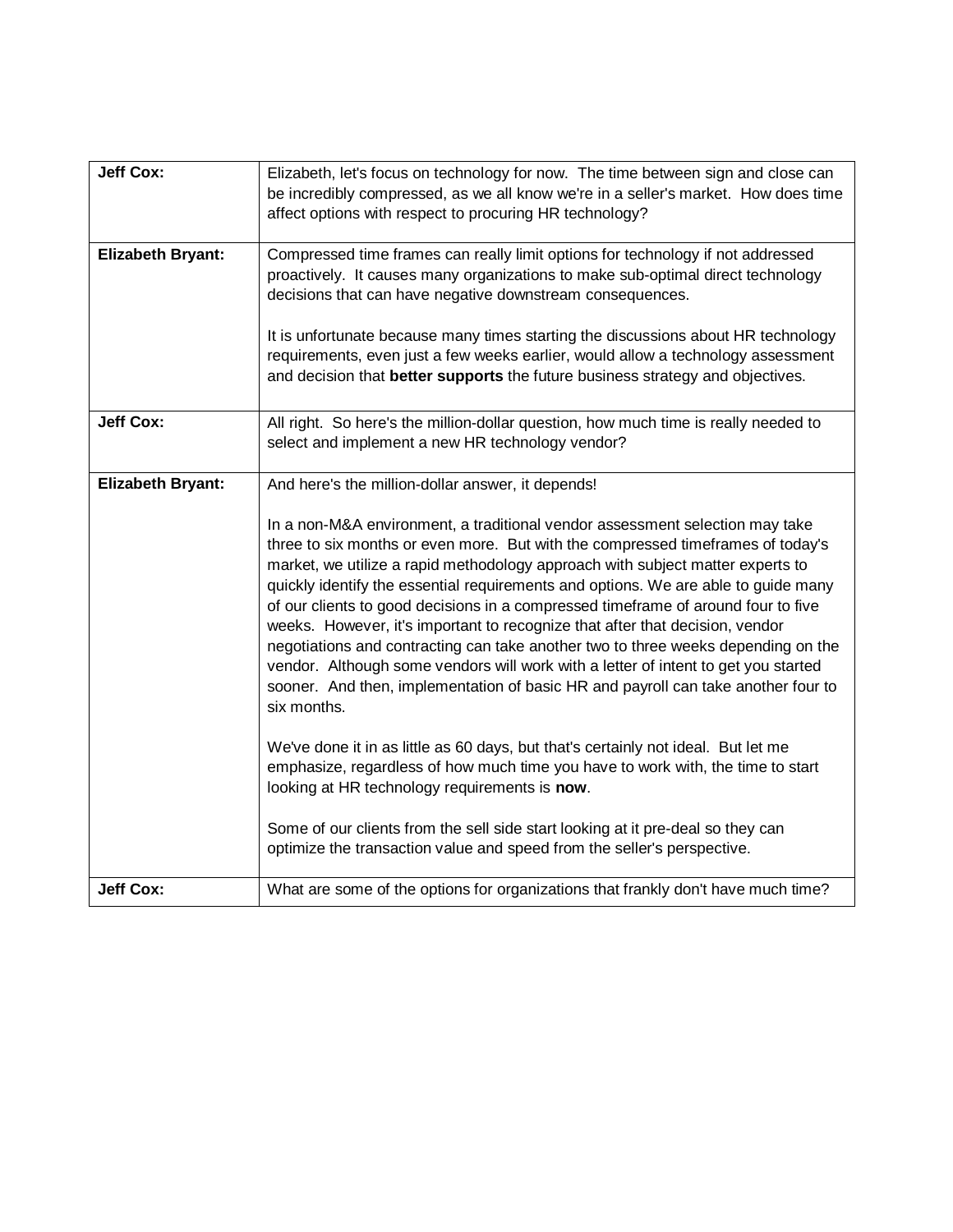| <b>Elizabeth Bryant:</b> | It's a good question. There are a few options all with pros and cons.                                                                                                                                                                                                                                                                                                                                                                                                                    |
|--------------------------|------------------------------------------------------------------------------------------------------------------------------------------------------------------------------------------------------------------------------------------------------------------------------------------------------------------------------------------------------------------------------------------------------------------------------------------------------------------------------------------|
|                          | The first option is a TSA (Transition Services Agreement). While TSAs are ideal for<br>the buyer, many sellers are reluctant to provide them because it adds complexity<br>and extends the deal time frames. We work with many of our clients to help review<br>and structure these agreements so that both parties get what they need to make the<br>transaction successful.                                                                                                            |
|                          | Another option is to co-source or fully outsource for a bridge period of time,<br>although this solution requires implementation time as well.                                                                                                                                                                                                                                                                                                                                           |
|                          | For smaller companies, leveraging a PEO (Professional Employer Organization) is<br>a good option sometimes.                                                                                                                                                                                                                                                                                                                                                                              |
|                          | And for some organizations, an employee leaseback can be a good option.                                                                                                                                                                                                                                                                                                                                                                                                                  |
| <b>Jeff Cox:</b>         | All right. Well, we both know the impact of HR technology has really changed the<br>past few years. Can you share with our listeners what's driving this?                                                                                                                                                                                                                                                                                                                                |
| <b>Elizabeth Bryant:</b> | Sure. It's really coming from the increase in awareness, and market growth of<br>cloud-based vendors. While on-site client/server applications such as SAP,<br>PeopleSoft, and Oracle are still a large part of the installed market, the newer SaaS<br>(Software as a service) vendors are attractive because of quicker time to<br>implement, and the outsourced maintenance model that is a key characteristic of<br>SaaS offerings and cost.                                         |
|                          | Frankly, these applications are just more assessable. The result is that many<br>organizations, especially those that are able to plan and prepare even a small bit,<br>are able to leverage the transaction environment as an opportunity to improve and<br>right size their HR technology platform, most times selecting a cloud-based<br>application.                                                                                                                                 |
| <b>Jeff Cox:</b>         | All right. We focused the conversation thus far in technology, but before we close<br>can you talk a little bit about your thoughts around the linkages between people and<br>business strategy, the HR operating model and functional competencies. How do<br>these all tie together?                                                                                                                                                                                                   |
| <b>Elizabeth Bryant:</b> | Great question. The three areas really dovetail together. It's hard to talk about<br>one dimension in isolation of the others. There are so many interdependencies.                                                                                                                                                                                                                                                                                                                      |
|                          | For example, an HR functions strategy focused on high utilization of employee and<br>manager self-service, data-driven decisions and HR leaders with a seat at the<br>business table truly requires a different technology capability as well as a different<br>HR talent capability than an organization that, for example, is primarily focused on<br>getting paychecks out the door. You need to look at all three aspects at the same<br>time in relation to your business strategy. |